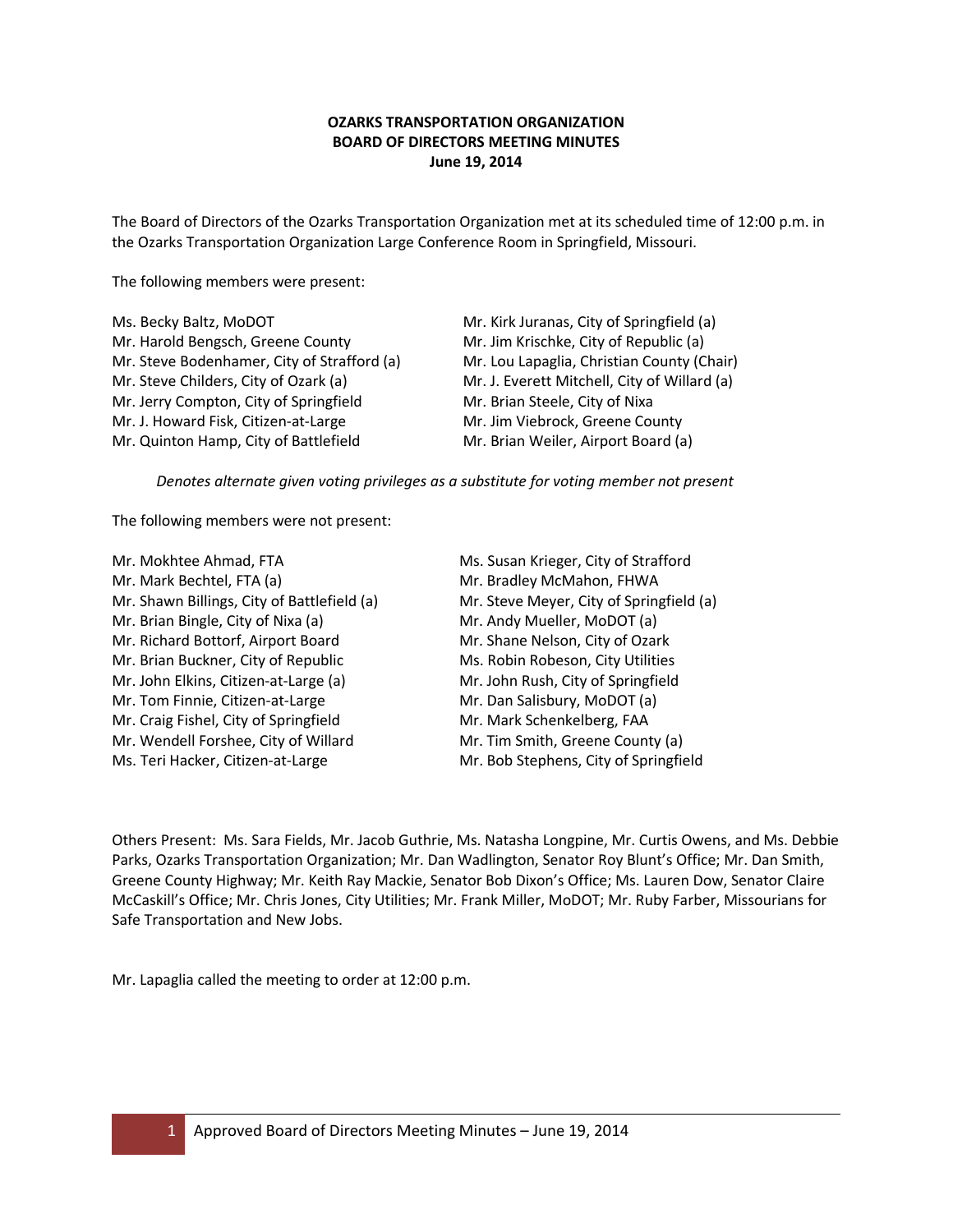## **I. Administration**

### **A. Introductions**

### **B. Approval of Board of Directors Meeting Agenda**

Mr. Bengsch made the motion to approve the June 19, 2014 Meeting Agenda. Mr. Fisk seconded and the motion was carried unanimously.

### **C. Approval of the April 17, 2014 Meeting Minutes**

Mr. Fisk made the motion to approve the April 17, 2014 Meeting Minutes. Mr. Viebrock seconded and the motion was carried unanimously.

### D. **Public Comment Period**

Ms. Fields stated that under three comments had been received, plus an additional email that OTO was copied on about the project list.

# **E. Executive Director's Report**

Ms. Fields stated that there had been a Board of Directors Training in April. Guidebooks were passed out to anyone who was unable to attend. She stated that the new fiscal year begins July 1, so staff is wrapping up projects to end the year. Some of the projects include the Performance Measurement Report that should be in the next agenda, a well as the Growth Trends Report, which uses the building permit data. That should also be in the next agenda. Staff has been working hard on the Travel Demand Model. It looks like the model will not be wrapped up this fiscal year. At the next meeting there will be a budget amendment to the new budget for funding to pay for the rest of the Travel Demand Model. The draft Transportation Improvement Program just went to committee and will go to public comment shortly. There are also the Travel Time Collection Units, but it will be later in the year before those are purchased. OTO is working with MoDOT and the City of Springfield to implement those units. Staff has also been working toward completing an Enhancement Application so that there will be a December deadline for the applications for Enhancement funding. There has also been work done on a Disadvantaged Business Enterprise Plan and other items that will be discussed under Item L. Jacob Guthrie is the new OTO GIS Technician.

# **F. Legislative Reports**

Ms. Dow stated that Dan Stokely was the new District Director at Senator McCaskill's Office. He will be attending the Board meetings.

Mr. Wadlington stated that there were a few items. The gas tax bill is on the table. The Senate has revealed a two year, 12-cent gas tax bill. The Senate has agreed formally, that this is a bipartisan effort to reduce fees and to offset that and make it more palatable to other members of the Senate. The House has a plan to take savings from ending Saturday mail delivery to transfer to the Highway Trust Fund. There will probably be another extension of the Highway Bill. Any bill will continue the Off-System Bridge Program. That program will probably stay in the bill and receive additional funding. The highway bill is being worked on, but it is unlikely to be done by the end of September.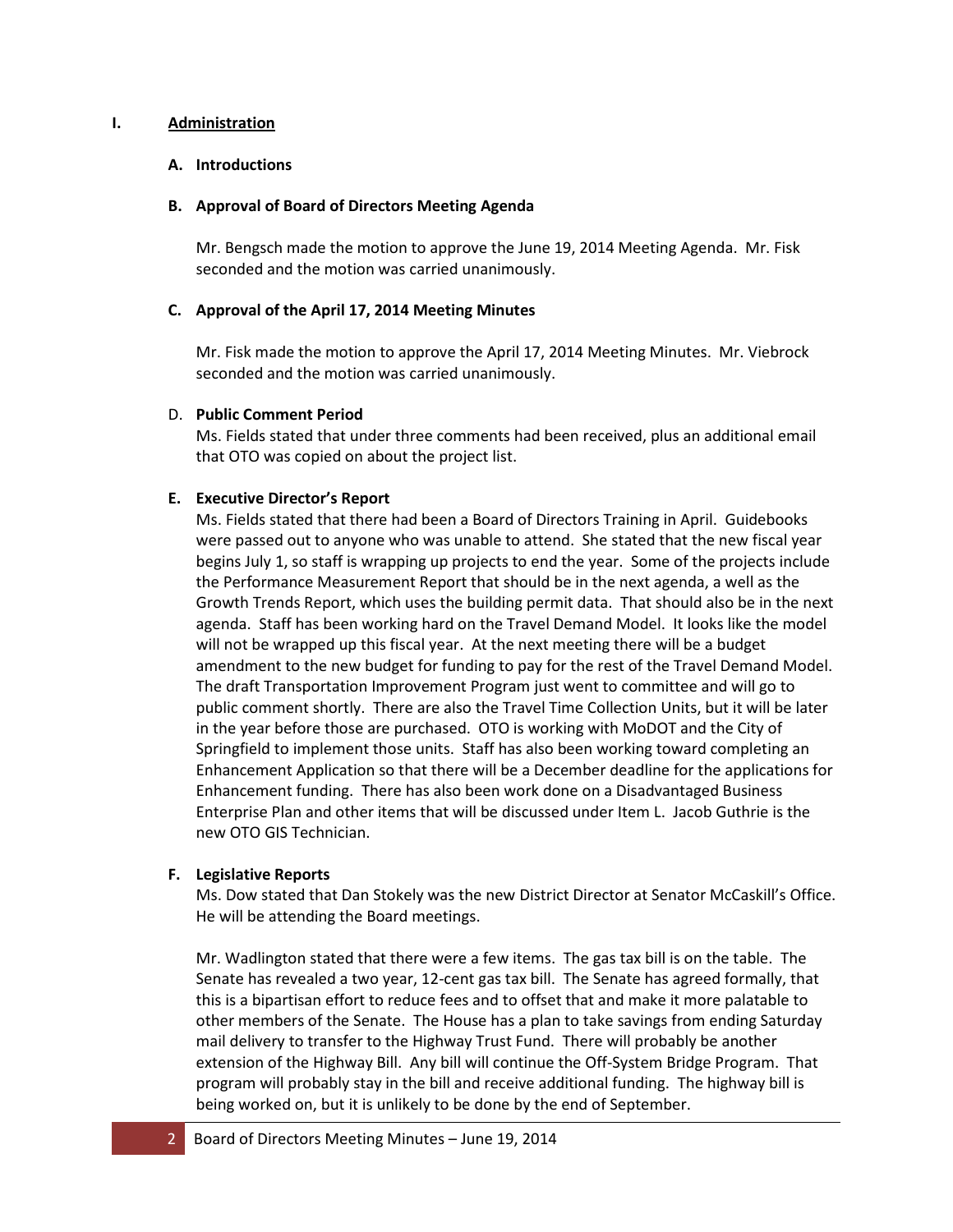### **II. New Business**

### **A. Administrative Modification Number Two to the FY 2014-2017 TIP**

Ms. Longpine stated there was one item included as part of Administrative Modification Number Two to the FY 2014-2017 TIP. The OTO Public Participation Plan allows staff to make minor modifications to the Transportation Improvement Program, as long as it meets certain requirements. For this project, funds are moving from one fiscal year of the TIP to another fiscal year of the TIP, moving spending from FY 2015 and FY 2016 into FY 2014. The funding was also adjusted, but it was less than 15 percent of the total project cost. The modification was for pavement improvements on Route 65.

# **B. Amendment Number Three to the FY 2014-2017 TIP**

Ms. Longpine stated that Amendment Number Three to the FY 2014-2017 TIP was a request from MoDOT to add scoping to the Route 13 Bridge over Radio Lane. That is just north of I-44 on Route 13. The total cost is \$6,000.

Mr. Viebrock made the motion to approve TIP Amendment Number Three to the FY 2014- 2017 TIP. Mr. Bengsch seconded and the motion carried unanimously.

# **C. Draft 2015-2019 STIP**

Mr. Miller stated that the MoDOT STIP is the statewide version of the OTO's Transportation Improvement Plan. The STIP reflects what the OTO will submit in the draft TIP. Very little was added to the STIP because of funding projections. The only exception was the Cost Share Program. The last round of Cost Shares that were approved in November were added to the STIP. This area had three Cost Shares. The City of Springfield had the Division and 65 Interchange and the Kearney and Packer Intersection Improvements. There was also Route 160 and Route 14 Intersection Improvements. There were two other changes that are seen. Last year, there were Safety Improvements to various locations. There are location updates for that. There are some incremental safety improvements on North Glenstone Avenue. There were some resurfacing projects and MoDOT is required by law to install curb ramps on sidewalks. These projects have been split into two projects. The contractors prefer to deal with paving as one project and curb ramps in another. There have been no other changes to this STIP.

Mr. Fisk made the motion to endorse the Draft 2015-2019 STIP. Mr. Juranas seconded and the motion carried unanimously.

### **D. Federal Funds Balance Report**

Ms. Longpine stated that the OTO receives funding from four categories of the Surface Transportation Program. These are STP-Urban, Small Urban, Bridge Rehabilitation Maintenance, and the Transportation Alternatives Program. MoDOT has a Funds Lapse Policy that limits OTO to a balance no greater than three years allocation. OTO distributes this funding among the member jurisdictions, but MoDOT looks at the OTO balance as a whole. The OTO also needs to be aware that federally, Congress could rescind that funding at any time. OTO can prevent violating MoDOT's Fund Lapse Policy by either obligating funds or by participating in MoDOT's Cost Share Program. Funding that is programmed in the STIP as part of a Cost Share Project does not count against the balance. Unfortunately,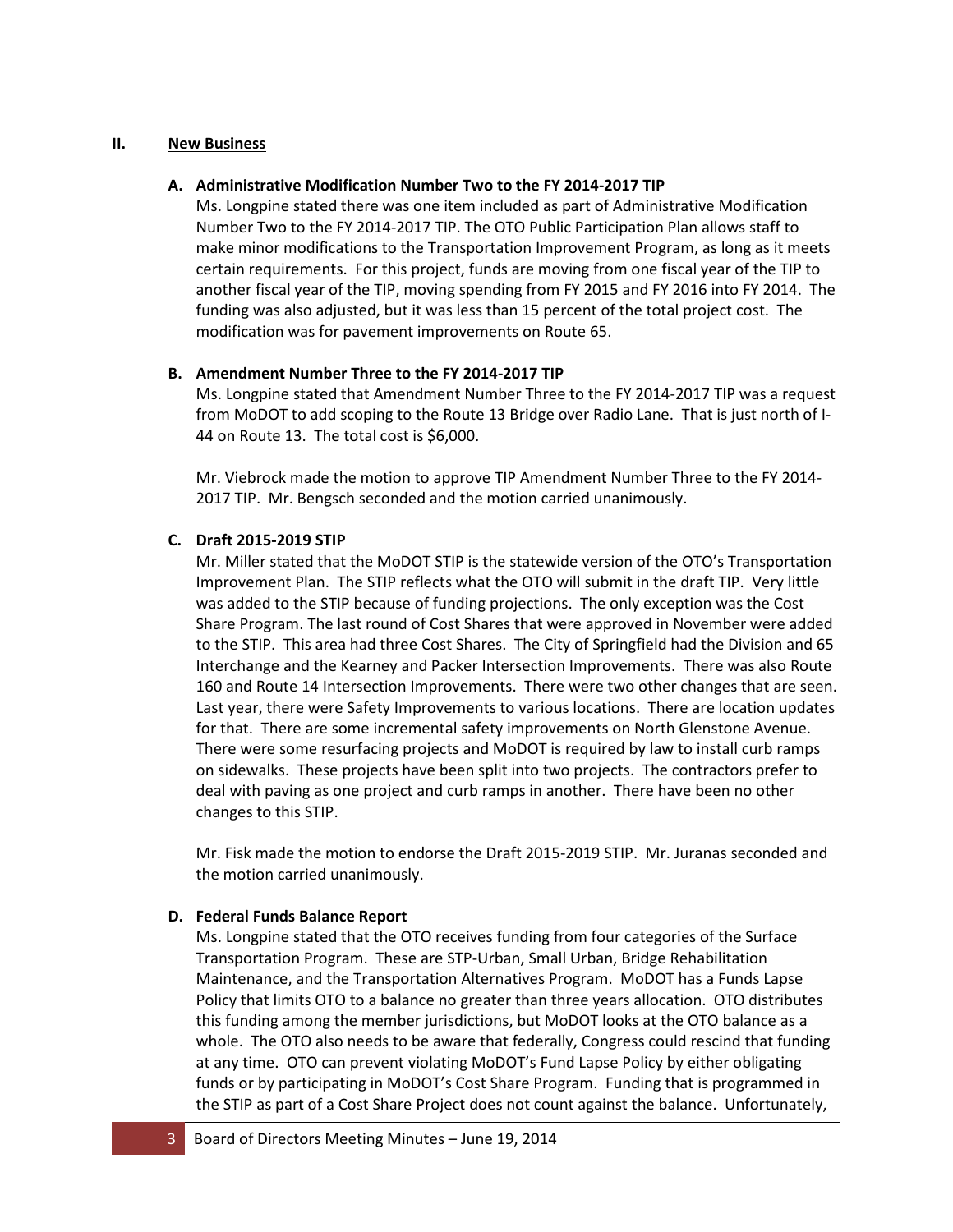MoDOT has suspended the Cost Share Program so the OTO will not be able to utilize this to reduce the balance.

There is an expanded Introduction Section in the report to explain each funding type, as well as information on the balance itself and the risk of rescission of those funds. The STP-Urban Balance is an example of where those MoDOT Cost Shares will make a difference. The balance is currently over \$23 million and the maximum allowed is \$16 million. There are \$13 million programmed as Cost Shares so that brings the balance down to \$10.5 million. The Small Urban Balance is not very large, just a little left over from when Springfield was not a TMA, before the boundaries were expanded. Bridge Maintenance and Rehabilitation funding is awarded competitively and the current programmed project is the bridge at the Battlefield/65 Interchange.

For the Transportation Alternatives Program, there is a little funding from the newest allocation, but it has not been awarded yet. This funding is awarded competitively. The FY 2013 funding has been awarded. This fall there will be an application for the FY 2014 and FY 2015 funding.

There is information on the allocation and obligations by jurisdiction and by projects. There are also the balances for each jurisdiction and fund type. Generally, staff would like to encourage everyone to focus on programming those funds, even if it is working on engineering now for a later project. That way as funds are received in those programs, the funds will obligated quickly.

# **E. FY 2014 Unified Planning Work Program Amendment**

Ms. Parks stated that with only six business days left in the fiscal year there would be an Amendment Number One to the FY 2014 UPWP. The reason is that part of the budget includes match from In-Kind and Direct Cost. MoDOT has been generously working away on some projects, which will allow the OTO to claim an additional \$26,000 in MoDOT Direct Cost. In order for that to go on the OTO books and be submitted to the federal government for a disbursement on the Consolidated Planning Grant, an amendment is needed. This means that the OTO revenue will go up to \$927,918, an increase of \$26,000. That translates to an 80 percent value on the federal side. The Consolidated Planning Grant will increase to \$733,976. This helps keep the OTO Operating Reserve higher. There is the possibility that the Highway Trust Fund will go bankrupt, so that is important.

Mr. Childers made the motion to approve the proposed FY 2014 UPWP Amendment. Mr. Juranas seconded and the motion carried unanimously.

#### **F. Financial Statements for 3rd Quarter 2013-2014 Budget Year**

Mr. Lapaglia stated that Mr. Krischke was not yet at the meeting, so Ms. Parks would make the presentation. Ms. Parks stated that Mr. Krischke, the Treasurer, reviews the financial statements and would normally present the statements to the Board. There was nothing out of the ordinary on the Third Quarter Statements. The OTO is still below budget. The year would probably end below the projected budget due to the travel time units moving to next fiscal year. At the end of the third quarter there was \$22,925 in revenue. That was due to the timing of reimbursements from the Consolidated Planning Grant that did not fall in the same reporting period.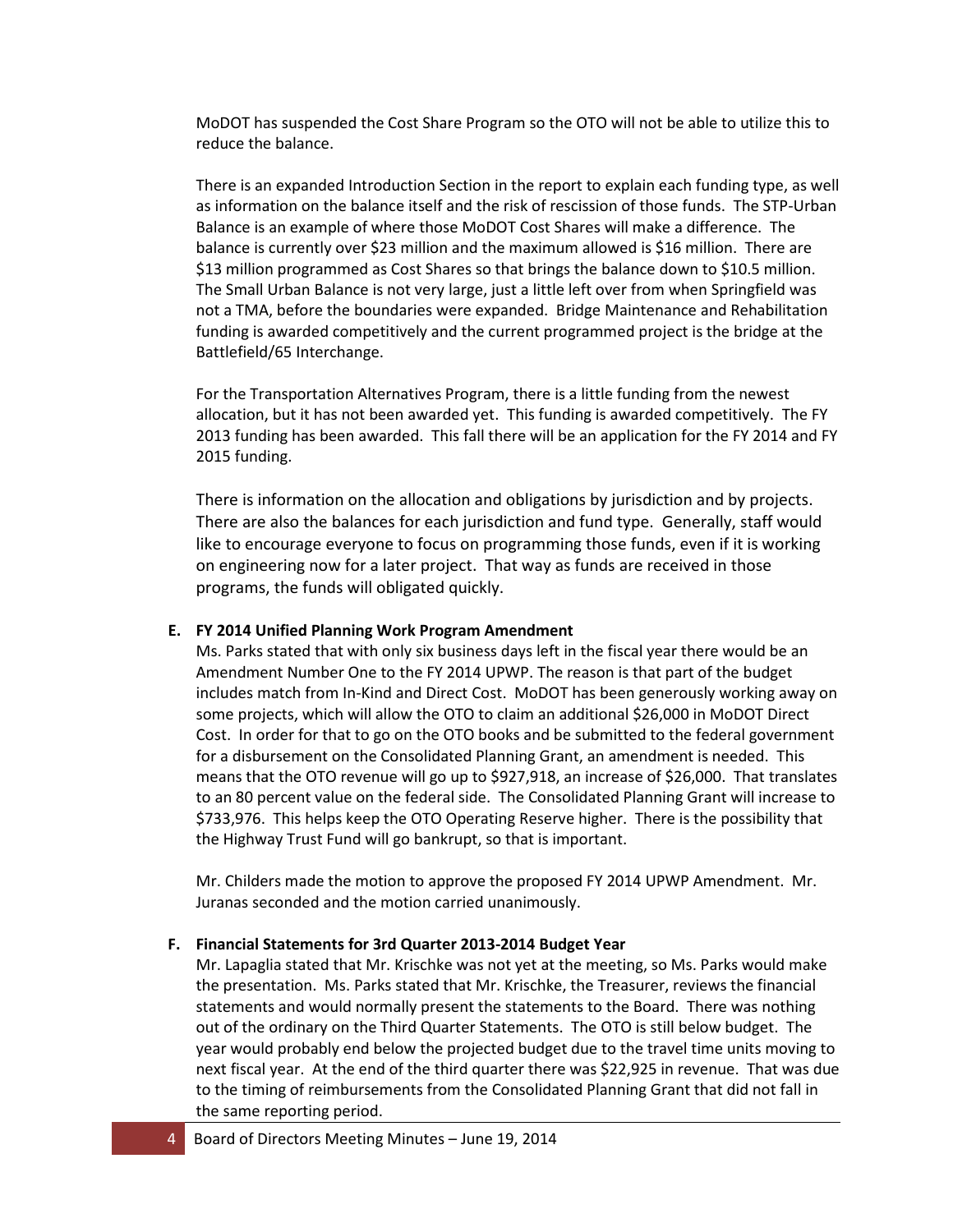She thanked MoDOT and the members because of the MoDOT Direct Cost and In-Kind. That resulted in \$17,058 for the third quarter. The OTO had \$457,748 in expenses at the end of the third quarter. There is an Operational Budget Profit and Loss Report, which is a summary of the expenses. The Profit and Loss Budget vs. Actual shows what the expenses are opposed to the budget. There is also a Balance Sheet included. The Operating Fund Report shows that there is a \$290,000 Operating Fund. There is also the OTO Progress Report that was supplied to MoDOT and the federal government on the work that has been done on the UPWP as it correlates to the budget.

Mr. Viebrock made the motion to accept the third quarter financial report. Mr. Weiler seconded and the motion carried unanimously.

### **G. Program Management Plan**

Mr. Owens stated that the Program Management Plan is required by the FTA under the Enhanced Mobility for Seniors Program. The 5310 program provides funds for capital and operating expenses for seniors and those with disabilities. The Program Management Plan, itself, is descriptive of the steps that the OTO takes to administer the program. The OTO adopted the MOU with City Utilities and MoDOT to administer the program. The OTO is responsible for the grant application and selection process. MoDOT is responsible for the traditional 5310 programs, which is vehicles, and City Utilities is responsible for the ADA, which is the ADA amenities and sidewalks. The plan outlines this process and it has gone to the Local Coordination Board as well as the Technical Planning Committee. Once the plan is approved it will be sent to City Utilities who will submit it to FTA.

Mr. Hamp made the motion to approve the Draft Program Management Plan. Mr. Fisk seconded and the motion carried unanimously.

# **H. Missourians for Safe Transportation and New Jobs**

Mr. Lapaglia introduced Mr. Ruby Farber with the Missourians for Safe Transportation and New Jobs. Mr. Farber gave the Board an update on the importance of Amendment 7 to the safety and transportation of the area.

Mr. Childers inquired about the tax break bills that were brought up and vetoed by the Governor at the recent session. He asked if the initiatives would be in direct conflict with Amendment 7 if the tax breaks were passed. It seems they would potentially reduce the projected amount of revenues that the sales tax could create. Have the individuals behind the initiative done any work to evaluate the potential loss in revenue related to the initiatives. Mr. Farber stated that off the top of his head, the budget for Missouri is approximately \$23 billion dollars. That figure mentioned is around \$800 million. If that is taken as a percentage it could be derived that it would be several million, which would not impact the tax too much. He would have to figure it out with actual figures.

Mr. Lapaglia thanked Mr. Farber for the presentation. He added that there were questions on if MoDOT would go to a toll system. He was thankful for the information that the toll would not be considered for ten years as part of the tax. Mr. Faber stated it would have to go to a vote of the people to enact a toll during or after the ten year period.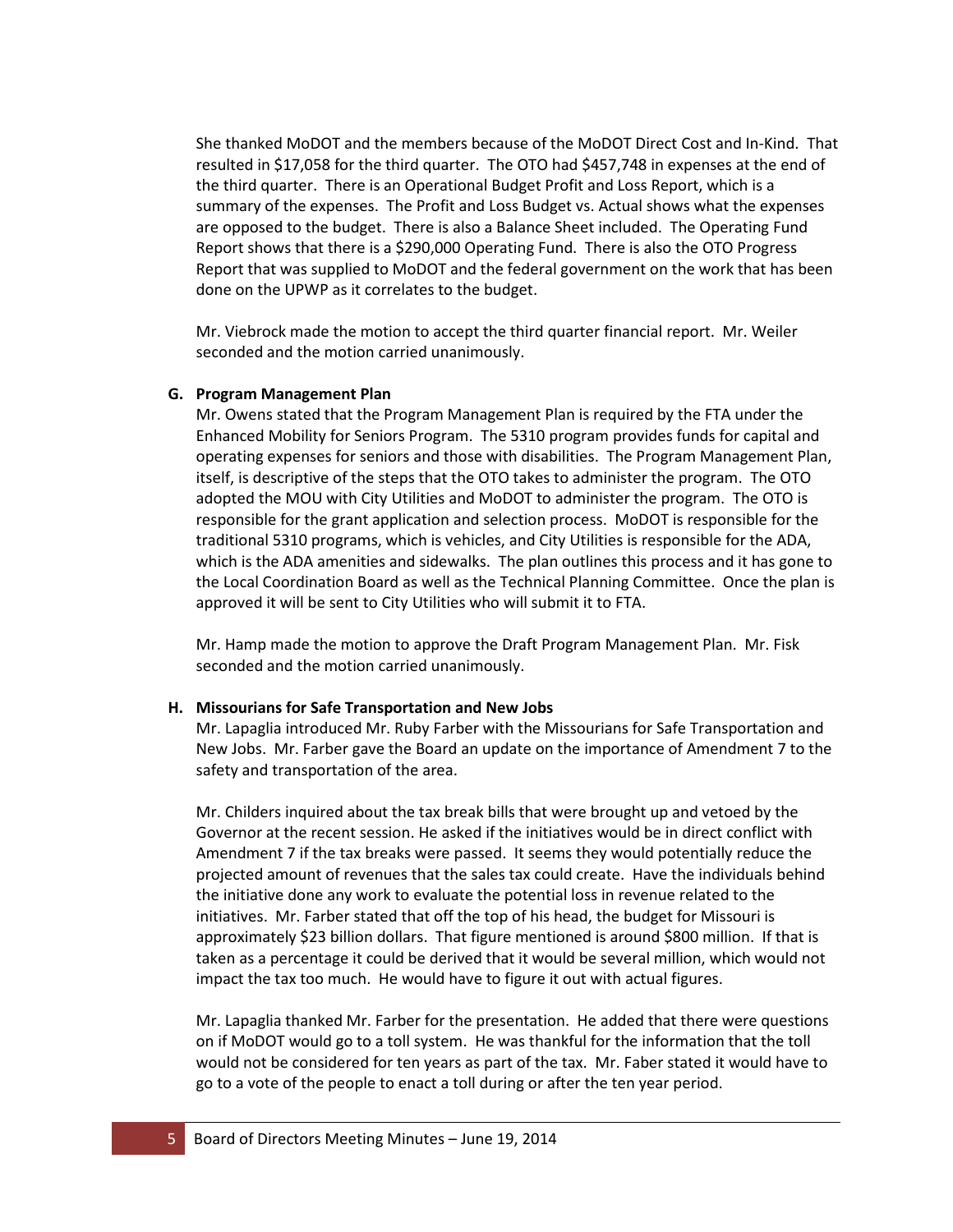### **I. Resolution of Support**

Ms. Fields stated that with the Draft Resolution there is a revenue projection for the OTO. The OTO, called Southwest Urban by MoDOT, \$223.6 million over a ten year period. There is also funding projections for the individual communities that are projected on the ten year and annual basis. The choice to support it is primarily on the basis that there is no other funding available. The latest STIP projections are \$8 million a year for the OTO area. This could increase to \$30 million a year. \$8 million is not enough to take care of the system, let alone build anything new. The resolution also talks about how MoDOT had used the Amendment 3 funding. The OTO project was the 60/65 Interchange. That was well run and responsible. There was additional Amendment 3 funding that was distributed to the member jurisdictions. The big project there was to six-lane 65. The OTO has seen MoDOT deliver on projects recently and trusts MoDOT to do that on additional funding. That is the kind of language in the resolution.

Mr. Compton stated that there are no amounts in this. In the draft for public comment, there are amounts given and it should be appropriate to recommend that those amounts as a sum, be included in the motion. This would avoid a question later on the intent of the Board. He stated he would like to make a motion to recommend the ¾-cent project list that is included in the agenda with \$25.5 million in emerging needs, partnerships and grant matching; and \$5 million for Bicycle and Pedestrian Partnerships and grant matching be incorporated into the project list for the 3/4-cent project list.

Mr. Childers inquired if his motion was to simply to say that it requires a match but not a percentage. Mr. Compton stated right now the intent was just to have those amounts identified, so that if at some point in time, the funding went from \$24.5 million and it is itemized down to \$6 million, they would be more comfortable with the amounts in the motion.

Mr. Krischke stated that the resolution is more for support. He inquired why this motion was with the letter of support, it would be better with the next agenda items. Mr. Lapaglia stated that Mr. Compton has agreed to move it to the next topic.

Mr. Fisk made the motion to endorse the resolution of support for the 3/4-Cent Transportation Sales Tax. Mr. Krischke seconded the motion and the motion carried unanimously.

# **J. Draft ¾-Cent Project List**

Mr. Compton stated he would like to recommend that the ¾-cent project list that is included in the agenda with \$24.5 million for emerging needs, partnerships, and grant making; and the \$5 million for Bicycle and Pedestrian partnerships and grant making be incorporated into the statewide list for the 3/4-cent sales tax.

Mr. Fisk wanted to know why this was so important. If the amount is less than each of these would be for a lessor amount. The motion is requesting that those amounts be frozen. Instead of \$223 million, then if there is \$150 million then there would still be \$5 million retained for Bicycle and Pedestrian. Mr. Compton stated that was good point, that decreased revenue could potentially change the whole scenario. Ms. Fields stated that it could be reduced by whatever percentage. If the revenue is short, the whole list will need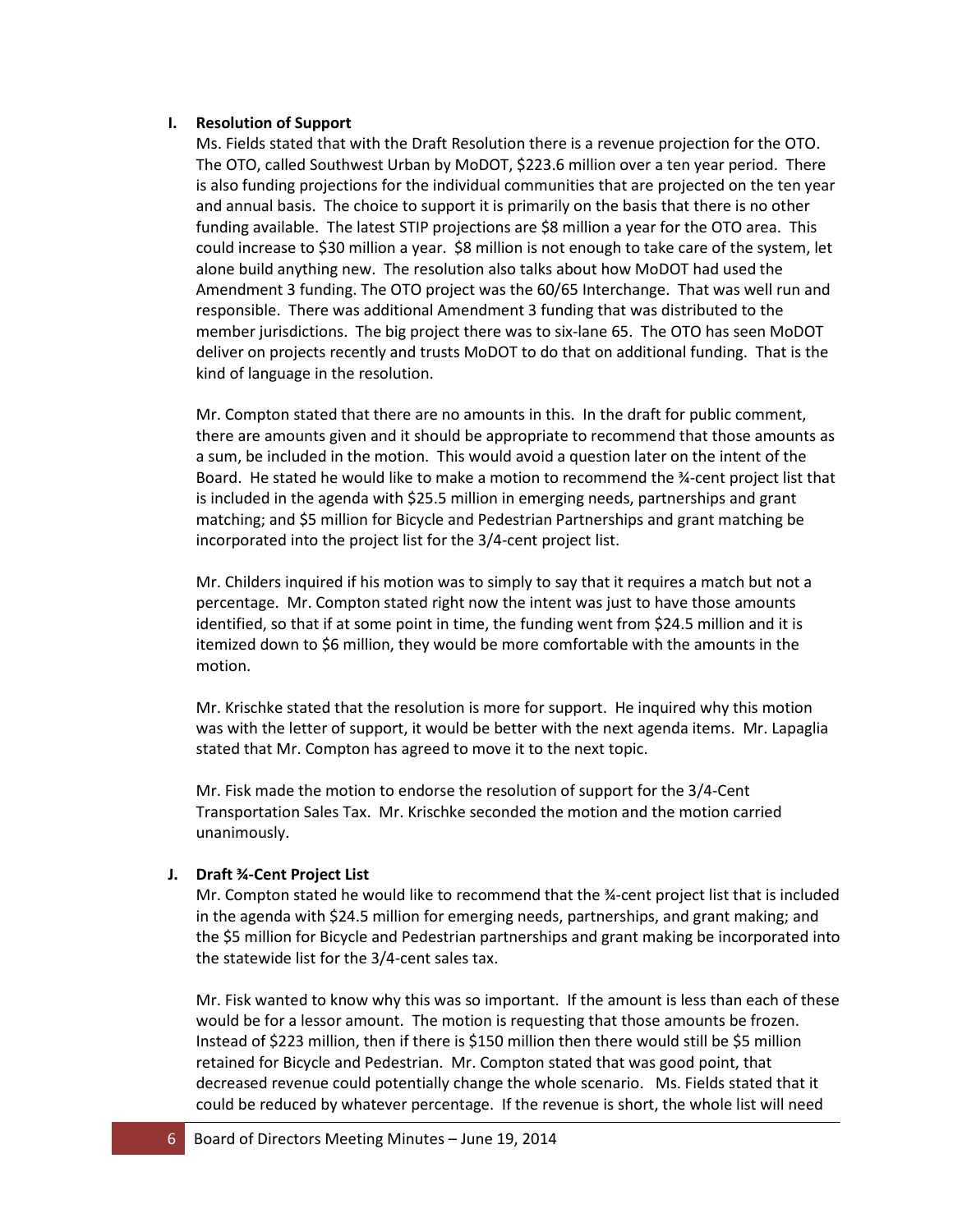to be revisited. There was discussion on revisiting the scenario if funding projections were low.

Mr. Lapaglia asked if Mr. Compton's motion could state that the OTO would look at the bottom line and make the adjustments from the bottom line. Mr. Compton agreed. Mr. Lapaglia stated that if there are deficiencies in the revenue side then the OTO would look at the overall total and take necessary steps, versus the individual two items that Mr. Compton had requested. Mr. Fisk seconded and the motion carried with one Nay by Mr. Steele.

Mr. Childers stated that the OTO had worked very hard on this list. He had attended every committee leading up to the list. He had been working with the City of Ozark Council closely. The Mayor of Ozark had requested that a few statements be made. The Mayor appreciated the work that has lead up to this. He feels that the list is a strong regional list that serves the region well. That is why the Mayor directed Mr. Childers to vote in support of the list. However, there is one project that the Mayor does not support. That project is the Kansas Expressway Extension, which is the Route 13 Project. The Mayor does not feel that it is in line with the plans that have been presented in the past. The North South Corridor study presents other alternatives that serve the region better. The Mayor feels it is not in the best interest of the area.

Mr. Steele stated that the City of Nixa had the same concerns as Ozark in regards to the project and the future usefulness. As the city that is the main benefactor of where the road would go, the feeling is that there are better places that the money could be spent. The City of Nixa, however, also agreed to support the regional list. Mr. Lapaglia stated that Christian County already has the right-of-way for 160 and it would be easier for Christian County to complete. However, Christian County, looking at seven year projections, does not have the money to extend it from the river on. He stated that Christian County supports the City of Ozark and the City of Nixa, but does not have the funds to finish it.

Mr. Fisk stated that with the limited resources that the OTO has, that the 160 corridor needs to be fully built to take advantage of every safety feature, intersection, lane widening, and shoulder improvement that could be made. Corridors are very important, so the region should build out the corridor and reinvest the money in the corridor before starting a new one.

Mr. Hamp inquired what the City of Springfield's match was on the Cost Share. Mr. Smith stated that the first quarter mile was the City of Springfield's. Mr. Juranas stated the funding would have to be based on the City of Springfield's 1/4-cent sales tax and would be brought to the voters for approval.

Mr. Lapaglia stated that this is all contingent on the tax passing and the area needs the transportation funds.

Mr. Krischke made the motion to recommend the OTO 3/4-cent project list to the Missouri Highways and Transportation Commission. Mr. Bengsch seconded and the motion was carried unanimously.